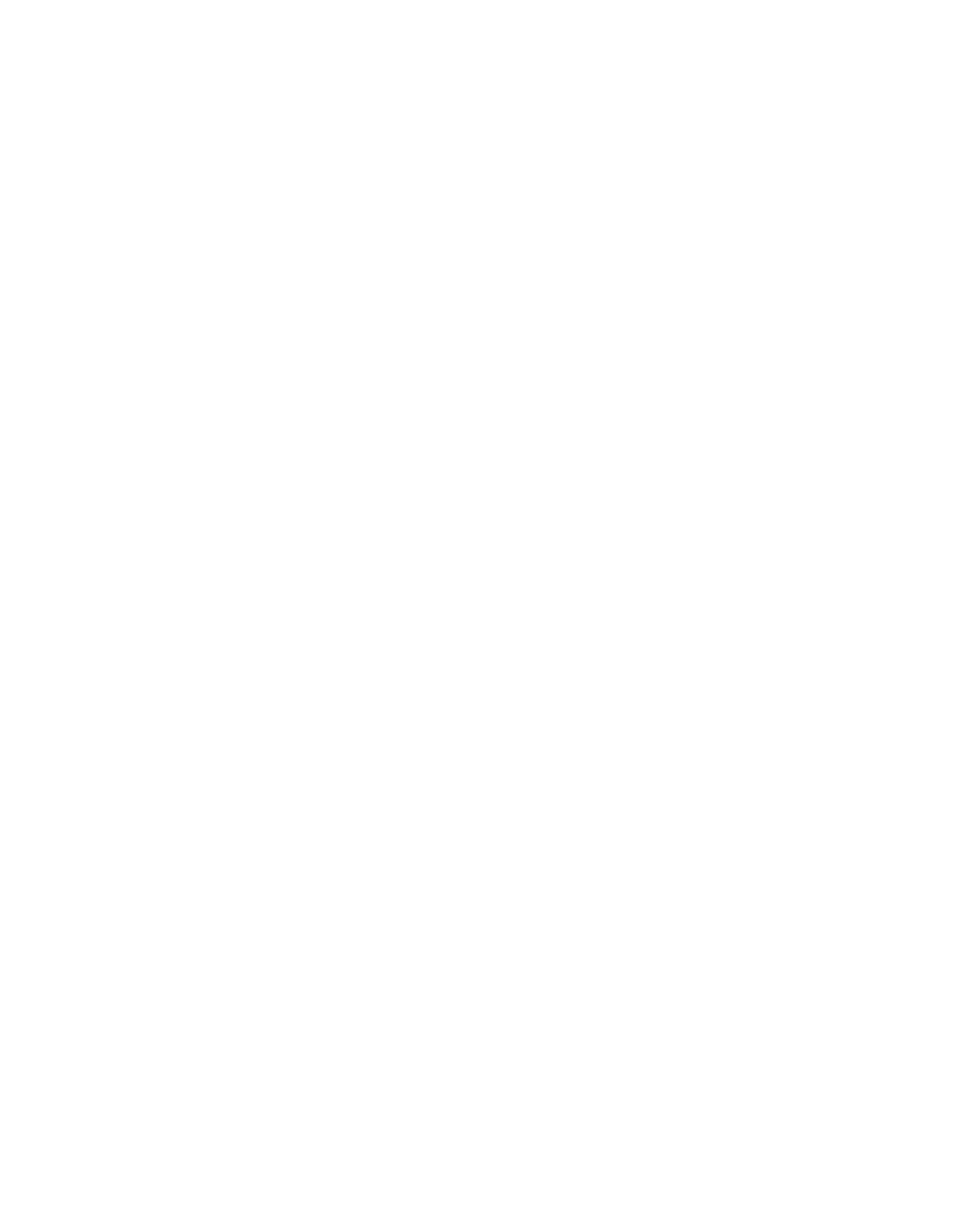# **Table of contents**

| List of tables and figures    |                  |                                                                                | jj.                      |  |
|-------------------------------|------------------|--------------------------------------------------------------------------------|--------------------------|--|
| Abbreviations                 |                  |                                                                                |                          |  |
| 1                             |                  | Country and Retirement System Overview                                         | 1                        |  |
| 2                             |                  | Country background                                                             | 3                        |  |
|                               | 2.1              | Demography                                                                     | 3                        |  |
|                               | $2.2\phantom{0}$ | Labour market                                                                  | 3                        |  |
|                               | 2.3              | Socio-economic                                                                 | $\overline{\mathcal{A}}$ |  |
|                               | 2.4              | Economy and finance                                                            | 4                        |  |
|                               | 2.5              | The elderly                                                                    | 5                        |  |
| 3                             |                  | Formal retirement systems - Social Assistance                                  | 6                        |  |
|                               | 3.1              | Legal and institutional                                                        | 6                        |  |
|                               | 3.2              | Eligibility, access and coverage                                               | 6                        |  |
|                               | 3.3              | Financing                                                                      | 6                        |  |
|                               | 3.4              | Contingencies covered                                                          | 7                        |  |
|                               | 3.5              | Benefit type and levels                                                        | 7                        |  |
|                               | 3.6              | Financial and social sustainability                                            | 7                        |  |
| 4                             |                  | Formal retirement systems - National Social Insurance                          | 8                        |  |
|                               | 4.1              | Legal and institutional                                                        | 8                        |  |
|                               | 4.2              | Eligibility, access and coverage                                               | 8                        |  |
|                               | 4.3              | Financing                                                                      | 8                        |  |
|                               | 4.4              | Contingencies covered                                                          | 8                        |  |
|                               | 4.5              | Benefit type and levels                                                        | 8                        |  |
|                               | 4.6              | Preservation, withdrawal and protection of rights                              | 9                        |  |
|                               | 4.7              | Administrative cost                                                            | 9                        |  |
|                               | 4.8              | Financial and social sustainability                                            | 9                        |  |
| 5                             |                  | Formal retirement systems - Occupational Schemes for the civil service         | 10                       |  |
|                               | 5.1              | Legal and institutional                                                        | 10                       |  |
|                               | 5.2              | Eligibility, access and coverage                                               | 10                       |  |
|                               | 5.3              | Financing                                                                      | 10                       |  |
|                               | 5.4              | Contingencies covered                                                          | 10                       |  |
|                               | 5.5              | Benefit type and levels                                                        | 10                       |  |
|                               | 5.6              | Financial and social sustainability                                            | 11                       |  |
|                               | 5.7              | Reform initiatives                                                             | 11                       |  |
| 6                             |                  | Formal retirement systems - Private occupational and voluntary/private schemes | 12                       |  |
| 7                             |                  | Informal retirement systems - Asset accumulation                               | 14                       |  |
| References/Bibliography<br>15 |                  |                                                                                |                          |  |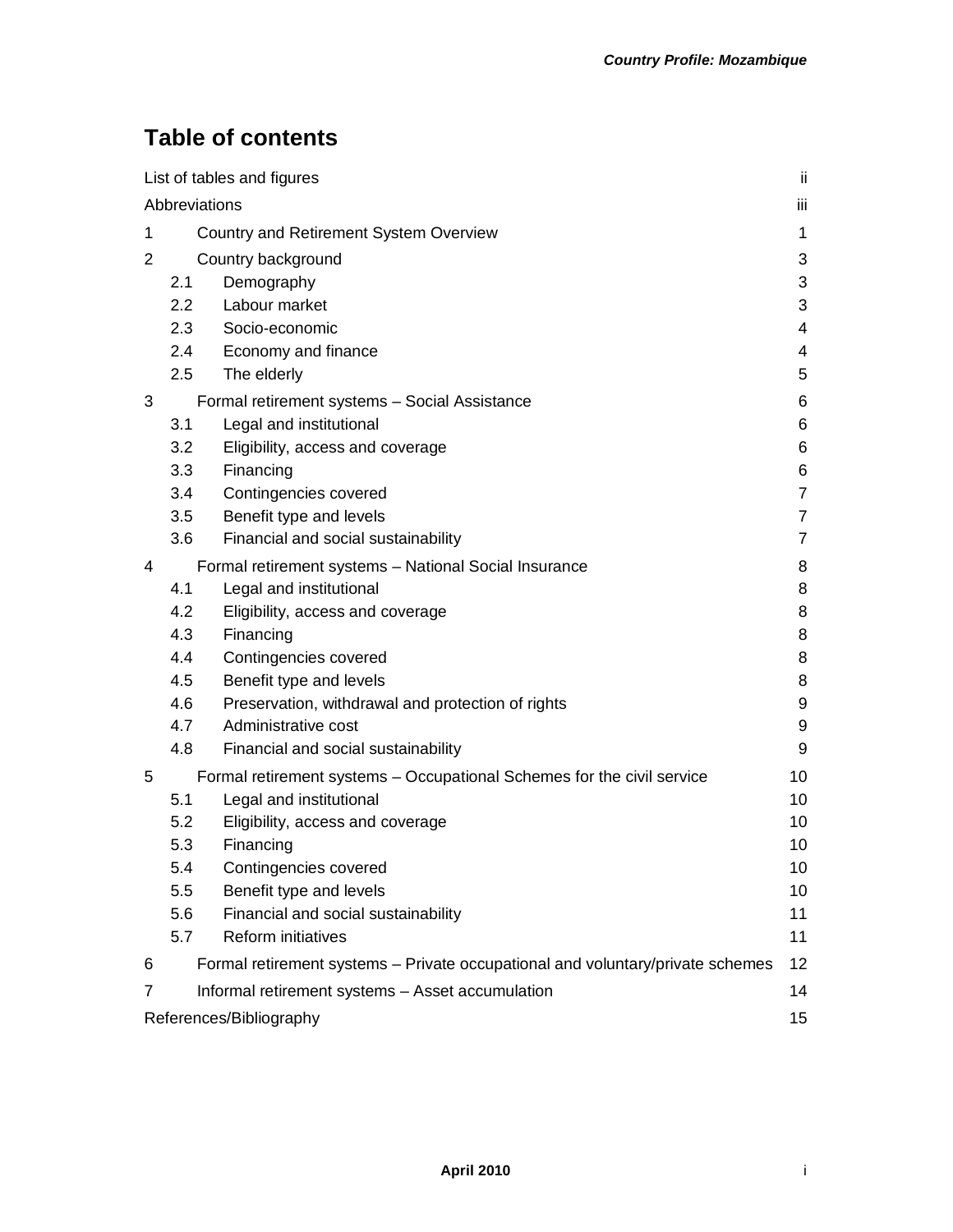# **List of tables and figures**

| Table 2.1 | Mozambique Economic and Social Indicators |  |
|-----------|-------------------------------------------|--|
| Box 1.1   | Country overview                          |  |
| Box 1.2   | Retirement systems overview               |  |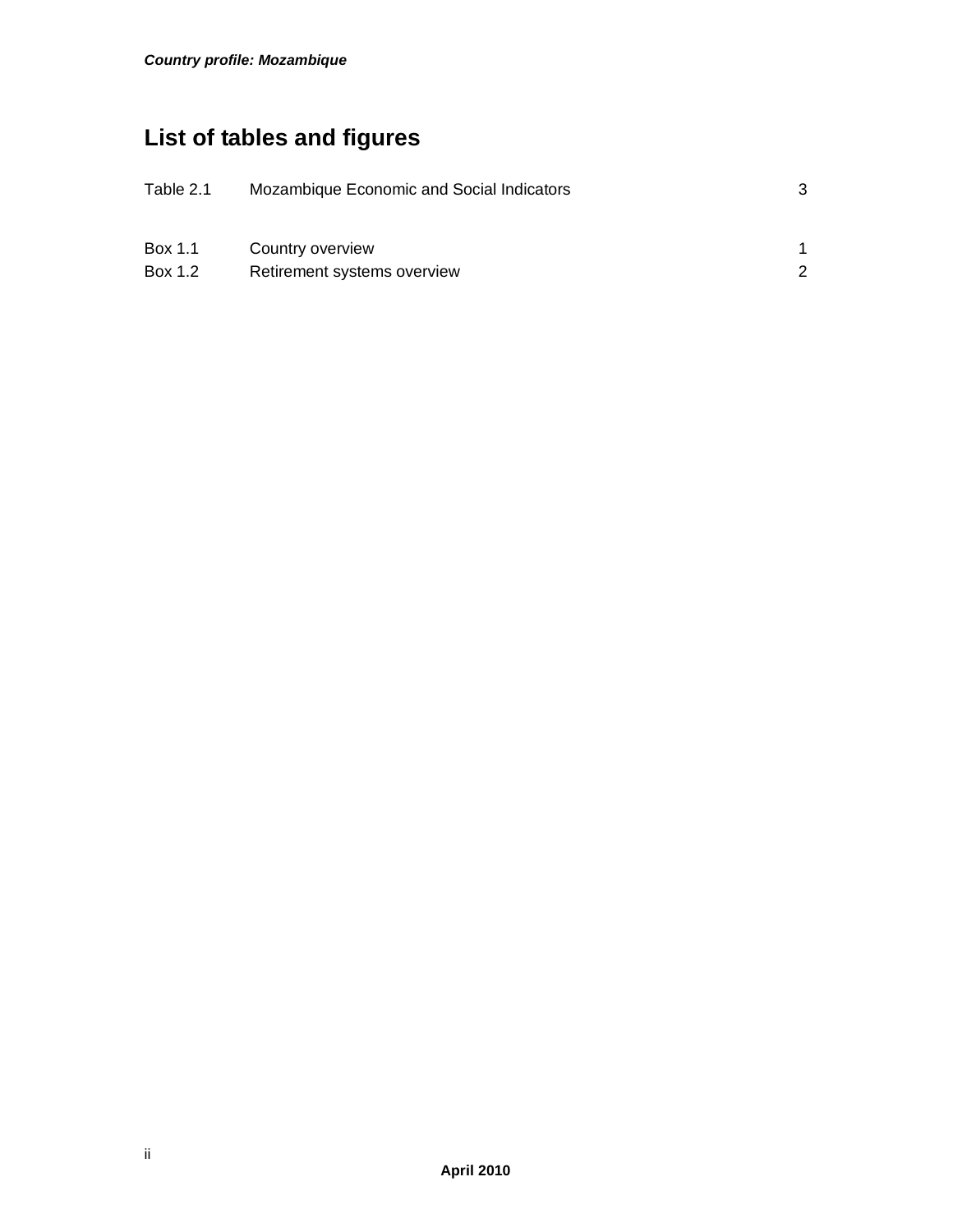# **Abbreviations**

| <b>AIDS</b>  | <b>Acquired Immune Deficiency Syndrome</b>                                                                                                |  |  |
|--------------|-------------------------------------------------------------------------------------------------------------------------------------------|--|--|
| DFID         | Department for International Development                                                                                                  |  |  |
| GDP          | <b>Gross Domestic Product</b>                                                                                                             |  |  |
| HDI          | Human Development Index                                                                                                                   |  |  |
| HDR.         | Human Development Report                                                                                                                  |  |  |
| IMF          | International Monetary Fund                                                                                                               |  |  |
| INAS.        | National Institute of Social Action                                                                                                       |  |  |
| INE          | National Statistical Institute                                                                                                            |  |  |
| MFI          | Monetary Flow Index                                                                                                                       |  |  |
| <b>MMAS</b>  | Mozambican Ministry of Women and Social Action                                                                                            |  |  |
| NBFI         | Non Bank Financial Institutions                                                                                                           |  |  |
| <b>OPM</b>   | <b>Oxford Policy Management</b>                                                                                                           |  |  |
| EGFAE        | Estatuto Geral dos Funcionaris Funcionários e Agentes do Estado<br>(General Statue on Civil Servants and Agents of the State), 14 of 2009 |  |  |
| <b>INSS</b>  | Instituto Nacional de Seguranca Social (National Institute of Social<br>Security)                                                         |  |  |
| PAYG         | Pay As You Go                                                                                                                             |  |  |
| <b>PARPA</b> | Plano De Accao Para A Reducao Da Probeza Absolute (Action Plan for the<br>Reduction of Absolute Poverty)                                  |  |  |
| PPP          | <b>Purchase Power Parity</b>                                                                                                              |  |  |
| <b>PSA</b>   | Alimentos<br>(Unconditional<br>Transfer<br>Programa<br>Subsidio<br>de<br>Cash<br>Programme)                                               |  |  |
| <b>USAID</b> | United States Agency for International Development                                                                                        |  |  |
| MMAS         | Mozambican Ministry of Women and Social Action                                                                                            |  |  |
| <b>INAS</b>  | National Institute of Social Action                                                                                                       |  |  |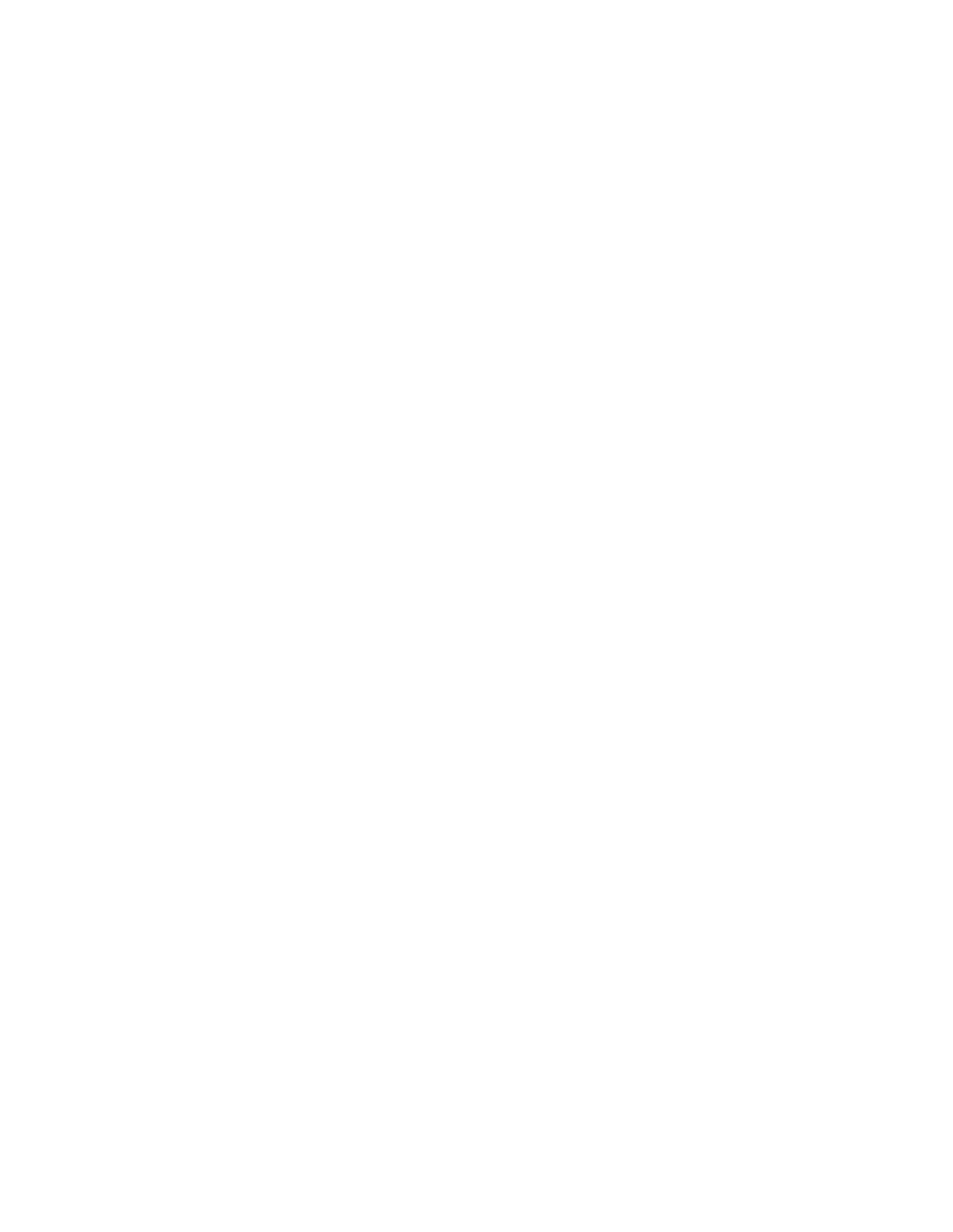# **1 Country and Retirement System Overview**

## **Box 1.1 Country overview**

| Population 2007 (INE, Population Census):                      | 20,530,714    |  |
|----------------------------------------------------------------|---------------|--|
| Proportion of population above 65 – 2007 (UN):                 | 3.3%          |  |
| Proportion of population above 65 - 2020 (UN):                 | 3.6%          |  |
| Proportion of population rural (WB, 2005):                     | 73%           |  |
| GDP per capita (IMF 2009 - US\$):                              | 465           |  |
| Proportion of population below poverty line (\$2/day) (2003):  | 54%           |  |
| Labour force:                                                  | Not available |  |
| Labour force participation rate:                               | Not available |  |
| Unemployment %:                                                | Not available |  |
| Employment in formal sector (% of total employment):           | Not available |  |
| Employment in subsistence agriculture (% of total employment): | Not available |  |
| HIV/Aids prevalence (% of population 15-49) (UNAIDS 2008)      | 12.5%         |  |
|                                                                |               |  |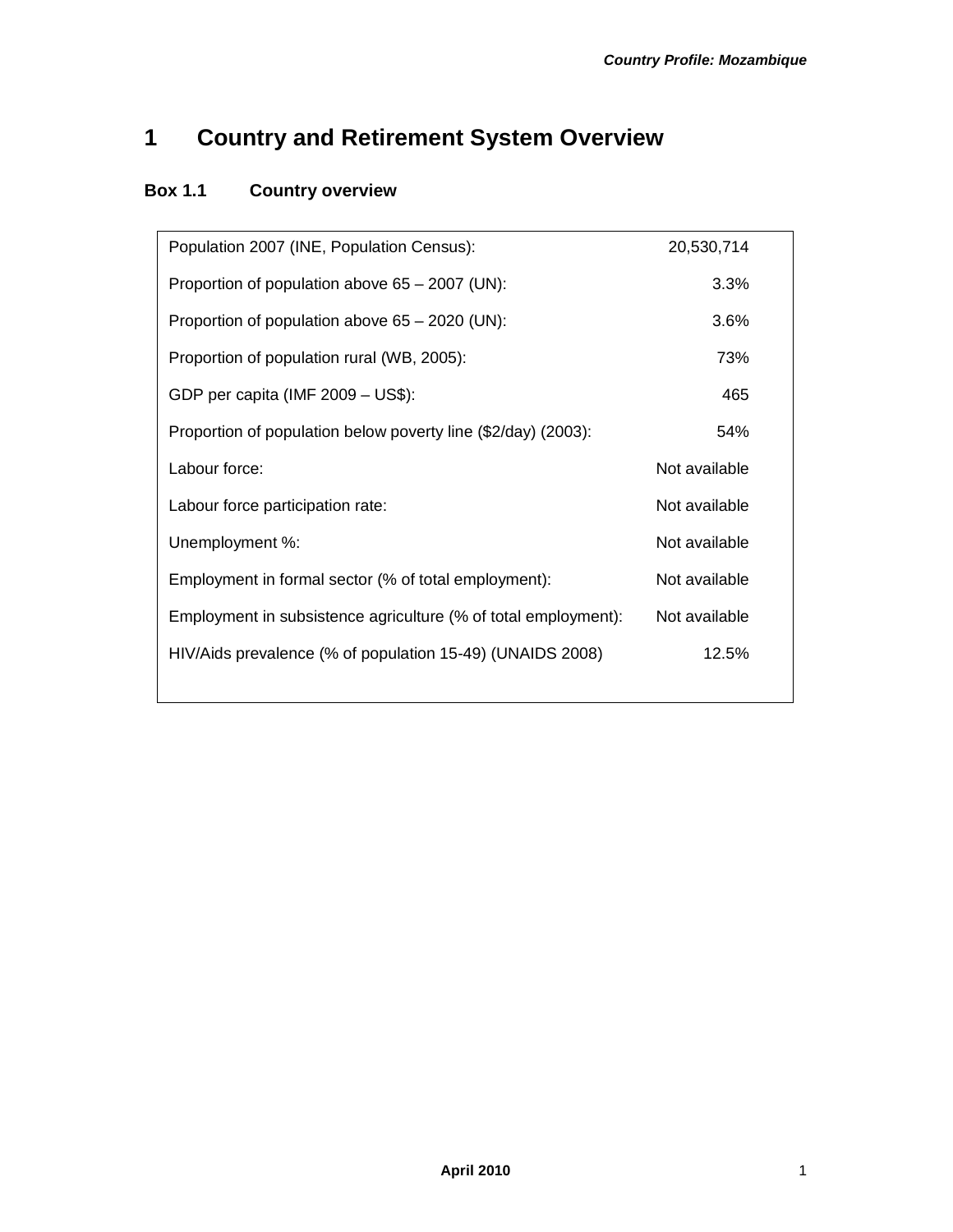#### **Box 1.2 Retirement systems overview**

#### **Formal systems**

#### **Social assistance**

Mozambique does not have a social assistance scheme specifically targeted at the elderly. However, the Programa Subsidio de Alimentos operates as an unconditional cash transfer, and goes to women from age 55 and men from age 60, as well as to chronically ill and disabled people – all subject to a means test. In mid-2008, the benefit went to 143,455 people, and ranged between MZM 100 and MZM 300, depending on the number of children in the household. Coverage of the country is incomplete, but expansion and funding plans have been developed.

#### **National social insurance**

Mandatory social insurance is prescribed for private sector workers in the Lei de Proteccao Social (2007) and managed by the National Social Security Institute. The old age pension is a DB scheme payable to women from age 55 and men from age 60. The scheme covers a range of benefits, and is in the middle of a reform process after allegations of fraud and mismanagement. The scheme is funded from employee contributions of 3% and employer contributions of 4%. The benefits are equal to 50% of average earnings multiplied by the number of months worked out of a total of 240, with the proviso that the total months of contributions cannot be more than 432. The minimum monthly pension is 60% of the national minimum wage.

#### **Civil service occupational schemes**

The public officer's pension scheme caters for civil servants (including local government employees) and is a PAYG DB scheme, the broad rules of which are set out in the General Statute on Functionaries and Agents of the State, Act No. 14 (2009). A tender has been issued for technical support to convert this fund to a DC fund. Member contributions are 7% of earnings. In March 2009, 103,000 pensioners received benefits: of those pensioners, only 31,000 were former civil servants (and the remaining 72,000 pensions were paid to former military personnel); there were 200,000 contributors at that stage. The pension equals the final salary times the years of service divided by 35.

#### **Private occupational schemes and voluntary schemes**

The Financial Sector Stability Assessment (IMF, 2009: 11) states that 'The pension sector remains dominated by the obligatory, state-run PAYG system, although there are a few, small private corporate pension funds'. However, no information could be sourced on private occupational funds and other private/voluntary funds. Most observers conclude that the private pension system is insignificant.

#### **Informal retirement systems**

There is little information available on informal pension mechanisms. Asset accumulation, particularly housing in urban areas, can help to provide security into old age; however, no hard data are available.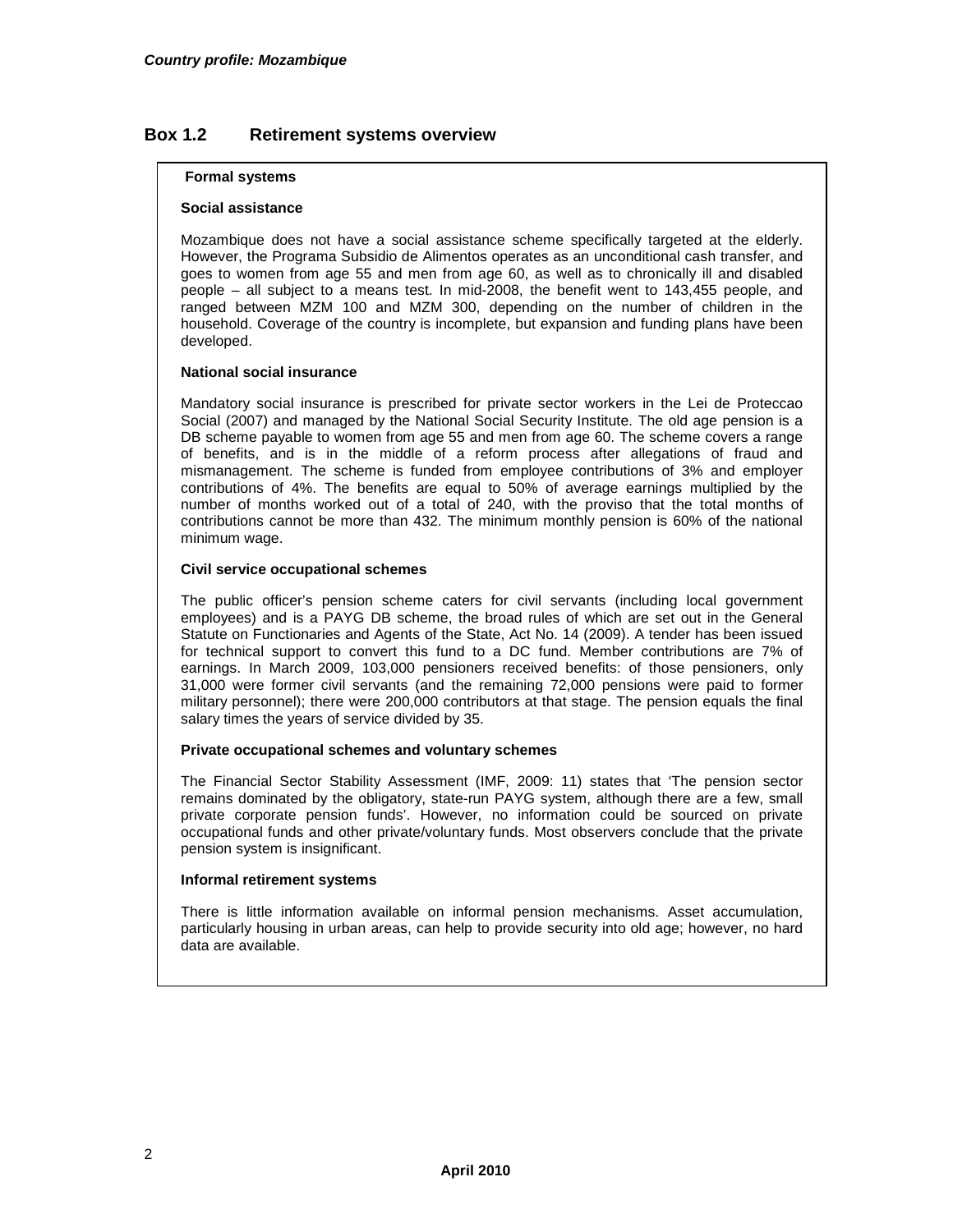# **2 Country background**

Table 2.1 below provides an overview of progress with regard to some standard economic indicators

| Country Indicators                     | 1990/92 | 2005/06 | 2008   |
|----------------------------------------|---------|---------|--------|
| GDP per capita (US\$)                  | 150     | 310     | 370    |
| Average inflation (%)                  | 39      | 9.7     | 10.3   |
| External debt (% of GDP)               | 286     | 81      | 36.8   |
|                                        | 69      | 54      | 54     |
| Poverty incidence (%)                  | (1997)  | (2003)  | (2003) |
| Net primary school enrolment (%)       | 43      | 71      | 89     |
| Under-five child mortality (per 1,000) | 235     | 152     | 68     |
| Population (millions)                  | 16.5    | 20.1    | 21.3   |
| Source: IDA 2009                       |         |         |        |

#### **Table 2.1 Mozambique Economic and Social Indicators**

(IDA 2009)

### **2.1 Demography**

The 2007 Population Census recorded a population of 20,530,714, of whom 10,743,579 (52.3%) were women and 9,787,135 (47.7%) were male.

Data from the National Statistical Institute (INE) indicates that 2.6% of the population is aged 65+, while the working age population (15-64) is 53.7%.

The Human Development Report 2009 indicates that the emigration rate is 4.2% and that 84% of emigrants go to South Africa.

Population projections indicate a population of 27,439,021 by year 2020, with an average annual growth rate of about 2.3%. These projections assume a reduction in the total fertility rate for women (from 5.4 in 2005 to 4.5 in 2020) and in the infant mortality rate (from 107.9 per 1000 live births in 2005 to 60.4 in 2020), resulting in a steady improvement in life expectancy at birth from 47.1 years in 2005 to 54 years in 2020.

### **2.2 Labour market**

Based on data from the 2002/03 income and expenditure survey, 82% of the economically active labour force were engaged in the agriculture sector (down from 90% in 1997). This decline appears to be caused by a reduction in the labour force as more children enrolled in education and because (predominantly) men moved away from rural areas in search of more rewarding work opportunities (self-employment in non-agricultural activities and male wage employment in the private sector, which grew by 283,000 between 1997 and 2003). Consequently, women working in agriculture made up half of Mozambique's economically active population in 2003 and nearly two-thirds of the agricultural labour force.

Women tend to dominate the rural subsistence agriculture sector. They have relatively low incomes (especially female-headed households). Income diversity is associated with higher overall income, suggesting that lower income quintiles are more vulnerable to exogenous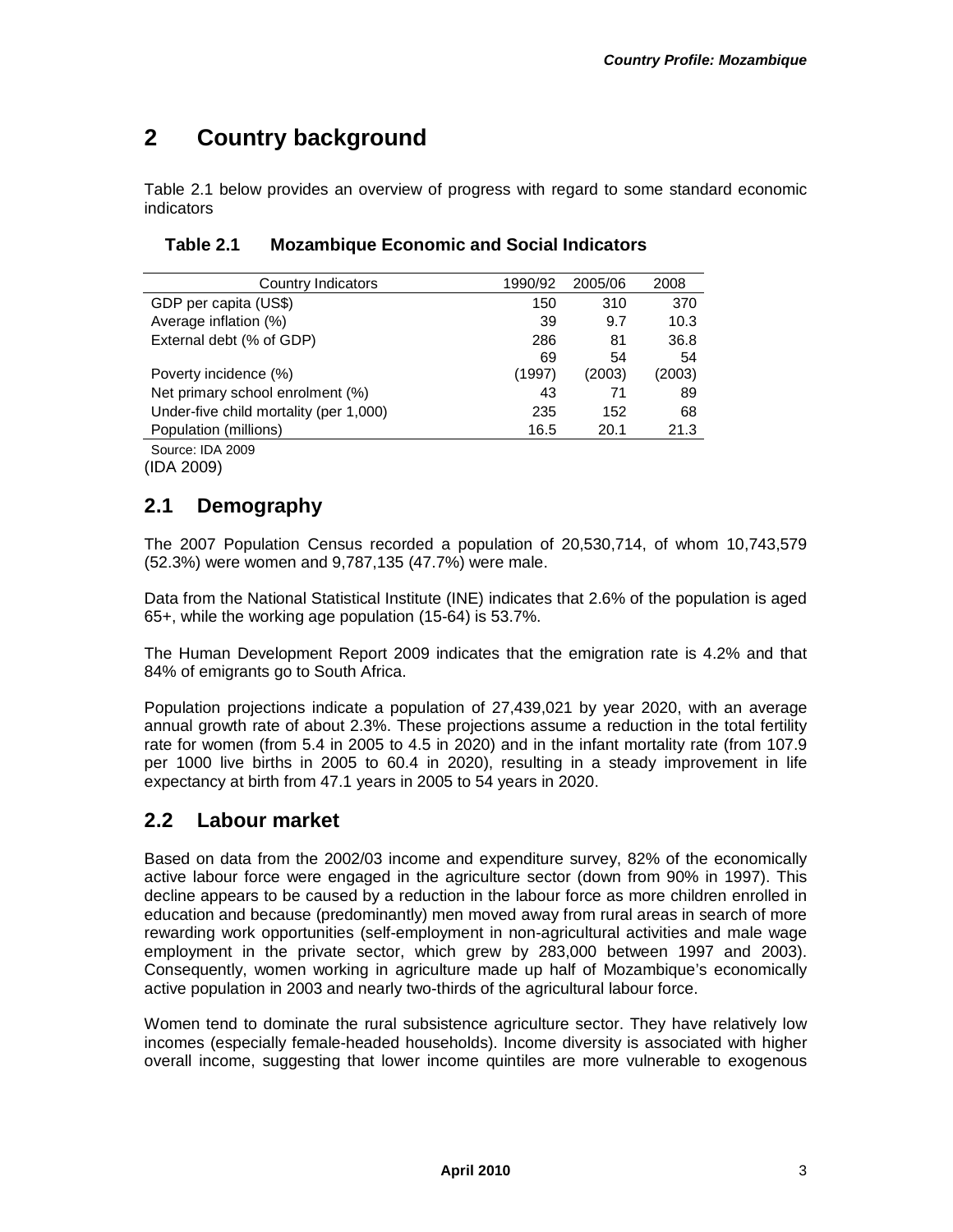shocks and secular trends, such as the relative deterioration of agricultural prices. Those with formal wage income are almost all in the upper income quintile.

#### **2.3 Socio-economic**

Sustained economic growth has contributed to the fall in poverty from 69% in 1996/97 to 54% in 2002/03 (approximately 29% live at or below \$1 per day). The Gini coefficient is about 40. Good progress is being made towards the millennium development goals for reducing income poverty and infant mortality, but the increase in primary school enrolment is below target.

Based on 2002/03 income and expenditure data, the Poverty, Gender and Social Assessment (WB, 2008) notes that, "in urban areas, women earn 13% of household income, men earn 65% and the remaining 22 percent of urban income is reported as earned jointly by households in the form of home production, pensions and alimonies, income from capital, and occasional income". It appears that pensions are not significant as a source of household income in rural households.

Mozambique's Human Development Index has increased by 1.34% annually from 0.280 in 1980 to 0.402 in 2007. However, it is still ranked 172 out of 182 countries. The index is based on life expectancy at birth of 47.8 years, an adult literacy rate of 44.4% for those aged 15+, a combined gross enrolment ratio of 54.8% and GDP per capita (in PPP US\$) of \$802. On the Human Poverty Index, Mozambique is ranked 127 out of 135 countries, with poor scores on probability of not surviving to age 40 (40.6%), adult illiteracy (55.6% and not using an improved water source (58) but relatively well on children underweight for age (24%). The Gender Development Index value is close to the HDI, and will improve significantly once the recent improvements in female school enrolment translates into higher female adult literacy.

Net primary school enrolment was 89% in 2008, up from 43|% in 1990/92. Under-5 mortality rate was 68 per 1,000 live births in 2008, down from 235 in 1990/92.

#### **2.4 Economy and finance**

Mozambique has recorded significant progress since the end of the civil war in 1992. Real economic growth was about 8% per annum from 1994 to 2004.

The HDR 2009 states that remittances totalled \$99 million in 2007, equivalent to \$5 per capita.

Reforms are required to improve financial sector intermediation and access to financial services. The commercial banks dominate the financial sector but their activities are restricted to the upper income quintile. There has been rapid growth in microfinance institutions in both the number of clients and the size of the loan portfolio and an improvement in performance (by 2005 over 30% of MFIs had loan recovery rates in excess of 90% against only 16% in 1997). However, operations are largely restricted to the Maputo-Matola urban corridor (this accounts for about 62 percent of MFIs and 50 percent of microborrowers) and only 12% of borrowers (5% of the total active portfolio) are in rural areas. This reflects the pattern of non-agricultural informal activities.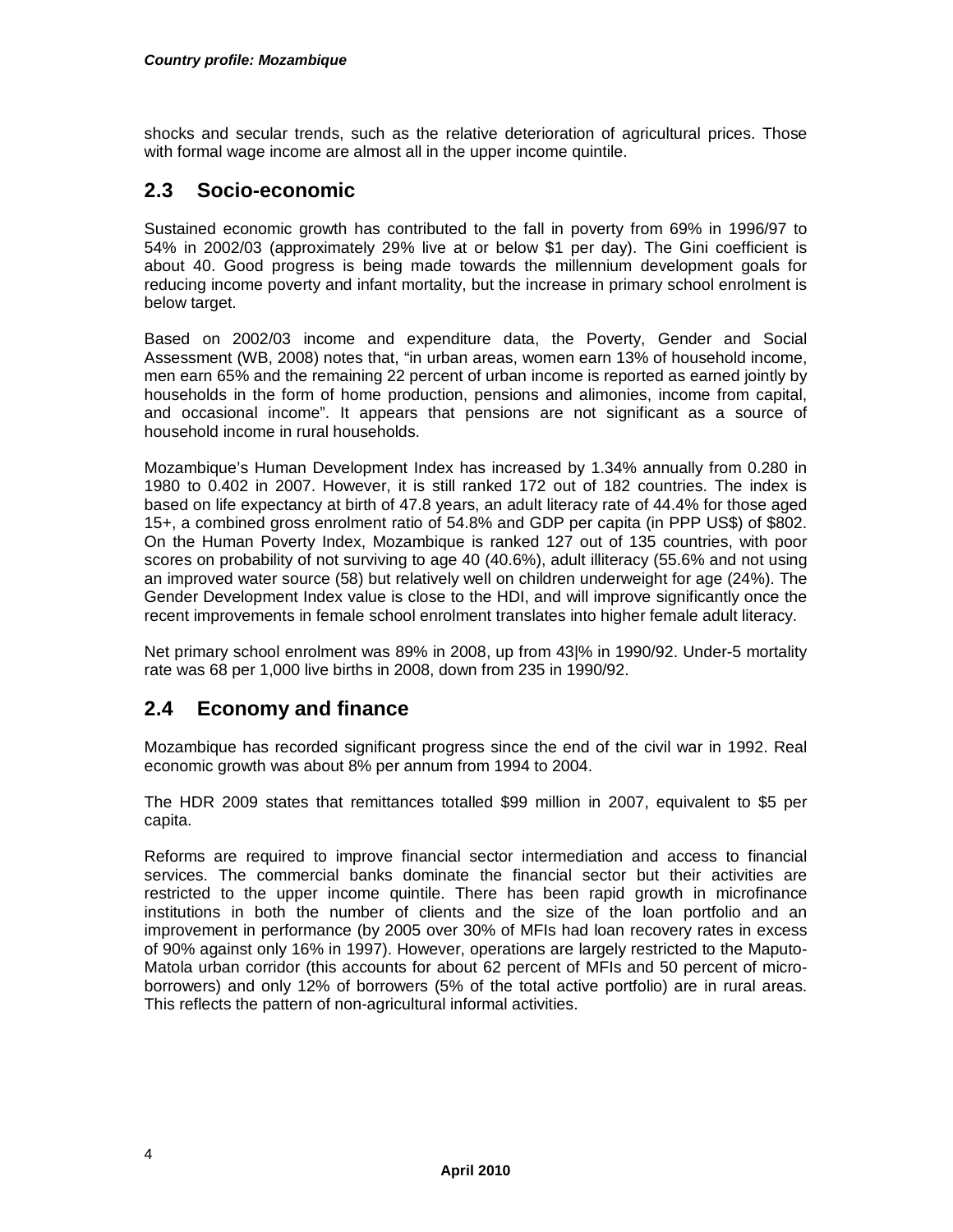### **2.5 The elderly**

Research by HelpAge International in eight communities in Tete, Mozambique, found that older people were caring for half of all orphaned children and for a quarter of the total number of people living with HIV/AIDS. (HelpAge International 2005)

The absence of social assistance programmes has been identified as a factor in the prevalence of poverty. PARPA II (page 117) identifies "guaranteed social assistance to the elderly in poverty as a priority" and list as specific objectives: to provide services to the poor elderly by opening community centres; financial and physical assistance to the vulnerable poor and sensitisation about the rights of the elderly, and; giving support to the elderly at Social Units. The PSA is currently being expanded with other documents also referring to a planned extension of social assistance to the elderly.

However, the elderly are only one of several target groups for fiscal support and there appears to be no evidence that actions to achieve this objective have been implemented to date. There seems to be a debate about whether the social safety net should in the first place be extended to cover more children or to the elderly.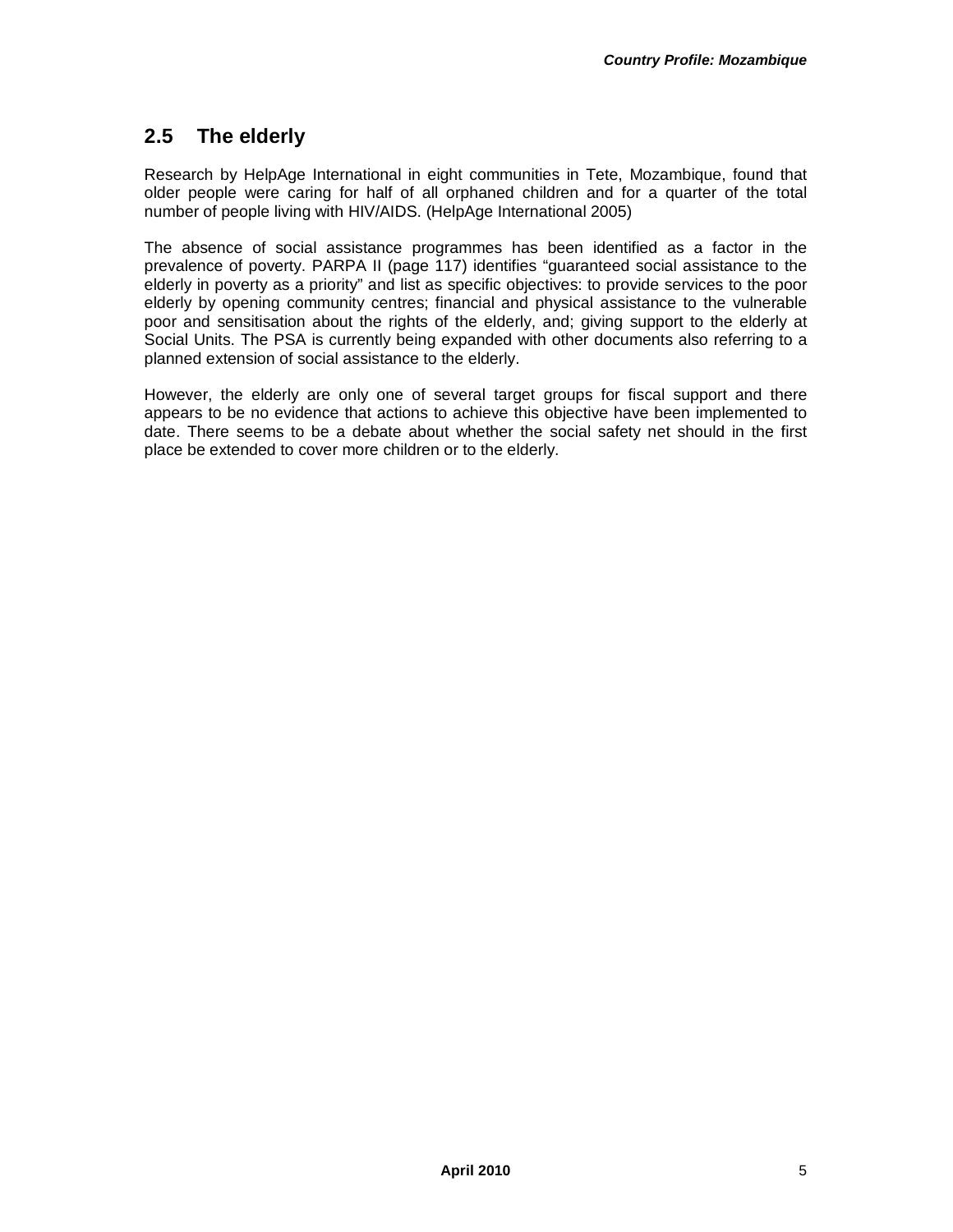# **3 Formal retirement systems – Social Assistance**

#### **3.1 Legal and institutional**

The Law on Social Protection 4 of 2007 sets out the broad framework for social protection. It distinguishes between "basic social protection", "mandatory social protection" (Seguranca Social Obrigatoria) and "supplemental social protection" and sets out the broad framework for each of these elements.

At the moment there is no social assistance scheme focused specifically on the elderly. The biggest general social assistance programme (the PSA or conditional cash grants) does, however, include a large proportion of elderly people. Other smaller social assistance schemes are the Social benefits for Work Programme (5,275 beneficiaries in 2008), income generation programmes (7,358) and Direct Social Support (24,224).

The PSA is administered by INAS, a unit in the Ministry of Women and Social Affairs.

### **3.2 Eligibility, access and coverage**

Regulations on Basic Social Protection in terms of the Law on Social Protection were published in November 2009 and come into operation on 31 March 2010. In terms of these Basic Social Security is targeted at the nationals who are unable to work, do not have the means to satisfy their basic needs and are in vulnerable situations. Vulnerable individuals include people living in absolute poverty, children in difficult situations and older people in absolute poverty, persons with disabilities in absolute poverty and people with chronic and degenerative diseases.

Absolute poverty is defined as the inability due to disability and/or lack of opportunities to access the basic minimum conditions "under the rules and dynamics of the society". For the purpose of cash and in kind benefits, the elderly are defined as women above age 55 and men older than 60 and "female heads of household and orphaned and vulnerable children" are added specifically.

The PSA goes to women 55 and older and men 60 and older as well as to chronically ill and disabled people – all subject to a means test, which also includes assets or certain types of housing (we are awaiting the decree setting out the rules in detail). In mid-2008 the benefit went to 143,455 people. Coverage of the country is incomplete but expansion and funding plans have been developed.

### **3.3 Financing**

The Law states "budget appropriations" as the source of funding for Basic Social Protection, and also "contributions, gifts, donations or subsidies" and "revenue by any means legally admitted". Currently the PSA is funded through appropriations on the national budget and flows directly to INAS, the unit within the Ministry of Women and Social Action responsible for the PSA.

For 2004, the IMF (Selected Issues 2005) recorded transfers to households totalling M 2.276 billion out of total expenditure of M 32.607 (equal to 7.0% of public expenditure and 1.7% of GDP). The disaggregated allocations were: M 1.7bn for pensions, M 0.287bn for welfare payments and M 0.290bn for other. Unfortunately, subsequent editions of this table do not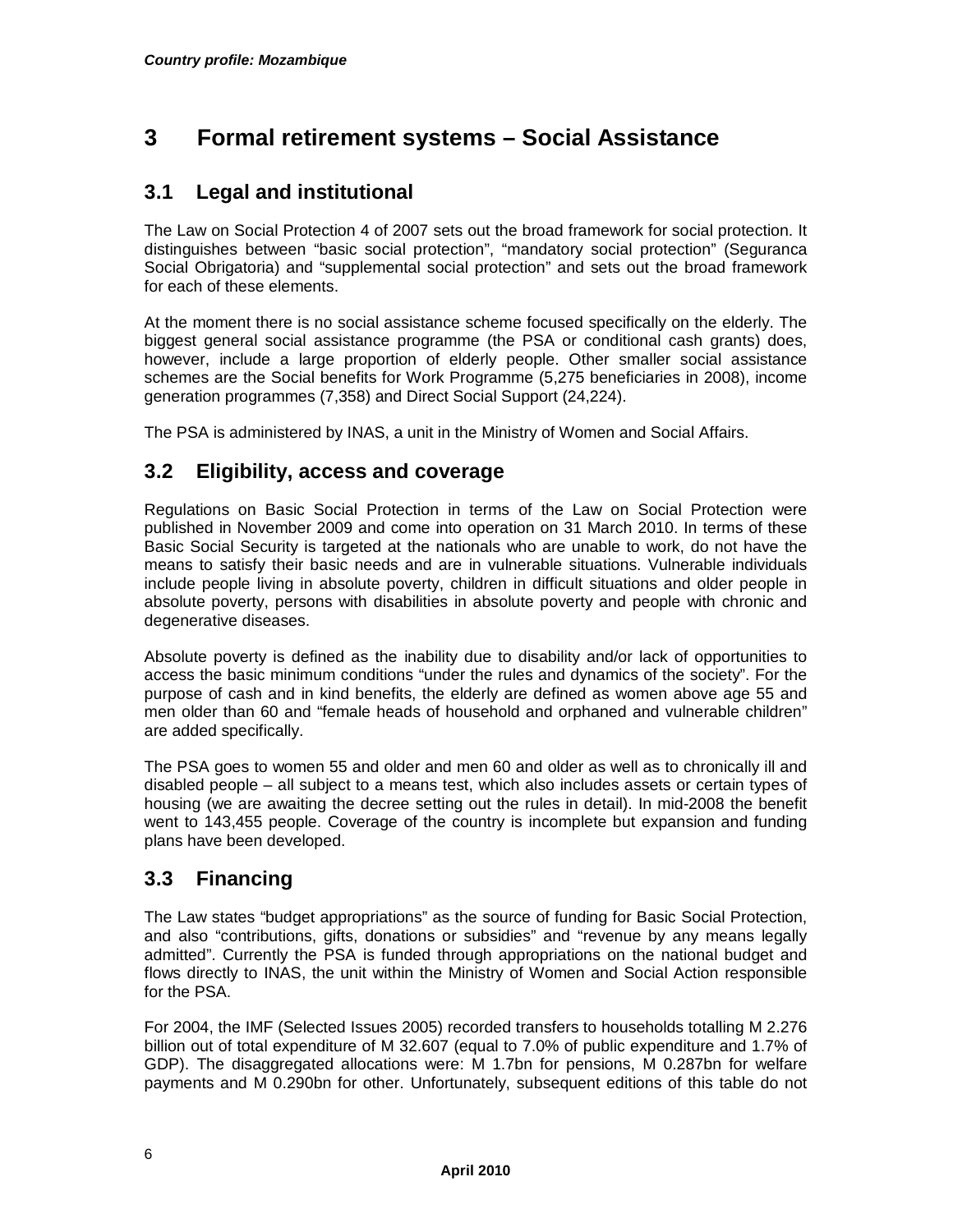provide a comparable disaggregation of public expenditure, but Total Transfers were recorded (IMF Article IV Report 2009) in 2008 as M 7.4bn, equal to 11.1% of total expenditure and 3.1% of GDP, indicating that household transfers are still substantial. Further analysis of the government budget is required but this information has not been received yet and is not electronically available.

#### **3.4 Contingencies covered**

In addition to targeting absolute poverty of some vulnerable groups, the regulations also provide for free health care, free schooling, school meals and other school requirements for vulnerable groups

#### **3.5 Benefit type and levels**

The Law specifies that benefits can be in the form of "risk benefits" ("cash or in kind") and "social support" which is services which could include "community development projects, housing, hospitality, food and "means of payment". The regulations, as indicated above, include:

- Regular social cash transfers under risk benefits;
- Free health care;
- Exemptions from, or support with, certain costs of schooling;
- Identification of priority groups for school social work;
- "Social Support" which includes support for "fixed periods in response to temporary situations"
- Programmes of social integration through work.

Monthly payments in the PSA range between 100 and 300 meticais per household, depending on the number of children in the household. Mtn 300 is the maximum amount and goes to a five-person household (one recipient and 4 dependents). The increment per dependent is Mtn 50.

### **3.6 Financial and social sustainability**

We do not have information on total cost of the PSA and what is intended under the law on Social Protection. There is activism for expansion of benefits, also from donors who have made 10-year commitments in terms of funding (DFID) but expansion is limited by overall budgetary constraints (around 50% of the budget of the government is from donor funding). Certain stakeholders have also raised concerns about the "productivity" of grants and the relative priority of other target groups such as children. Evidence about impact has been used effectively to expand coverage. One potential strategy is to expand part of the PSA into a social pension with wider coverage.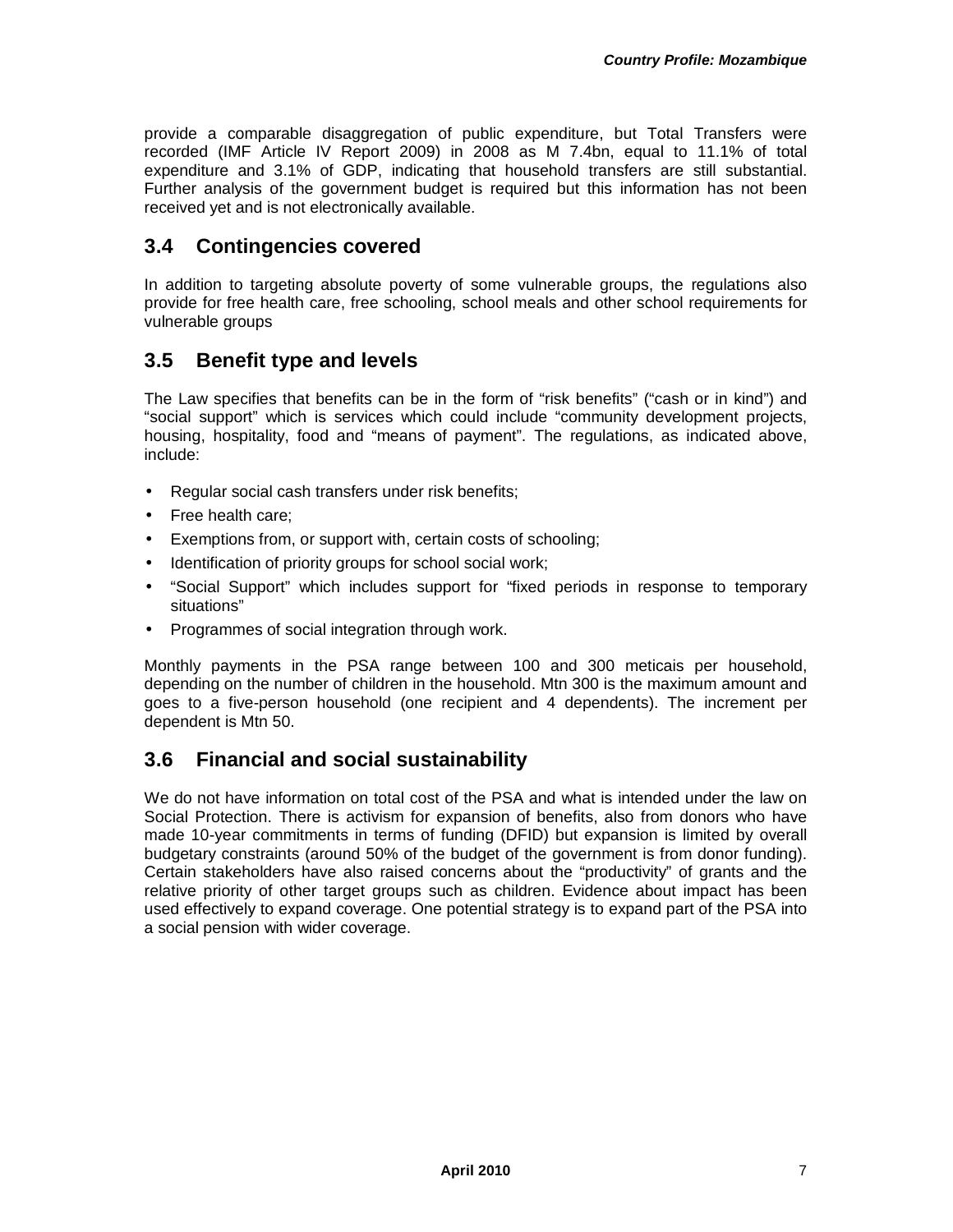# **4 Formal retirement systems – National Social Insurance**

#### **4.1 Legal and institutional**

The Law on Social Protection 4 of 2007 also sets out the broad framework for mandatory social protection which has been further elaborated in regulations (Decree 53 of 2007).

Mandatory social protection is administered by the National Institute of Social Security (INSS), an autonomous agency reporting to the Ministry of Labour.

#### **4.2 Eligibility, access and coverage**

The social insurance fund covers all private sector workers (those not included in the General Law on Civil Servants and State Agents) and specifically mentions the selfemployed and seasonal workers. It is indicated that domestic workers, artists and agricultural workers will be included after decision the Minister of Labour, taking into account the capacity and administrative structure of the INSS.

The old age pension is payable to women older than 55 and men older than 60, who have been part of the system for at least 20 years and have a minimum of 10 contributing years before requiring a pension. Also, for claimants who have been part of system for at least 30 years and have a minimum of 25 contributing years, age is not a factor. Finally, there is also the possibility of early retirement at a minimum age of 50 years old in cases of proven mental or physical disability.

### **4.3 Financing**

National social insurance is funded from employee (3% of remuneration) and employer (4% of remuneration) contributions.

#### **4.4 Contingencies covered**

The scheme covers death, old age, invalidity, illness and maternity.

#### **4.5 Benefit type and levels**

The benefits specified are sick pay and hospital allowance, maternity allowance, invalidity pension, old-age pension, a death and funeral grant and a survivor's pension.

The old age pension is equal to 50% of average earnings multiplied by the number of months worked out of a total of 240 with the proviso that the total months of contributions cannot be more than 432. The minimum monthly pension is 60% of the maximum national minimum wage (minimum wages differ by sector)

For death before retirement the death benefit is 6 times the average earnings in the six months before death and 6 times the pension payable in the month of death in the case of a pensioner. Adjustments are made where here are minor children involved. Three years of enrolment and 6 months of input contributions are required before a death benefit is payable.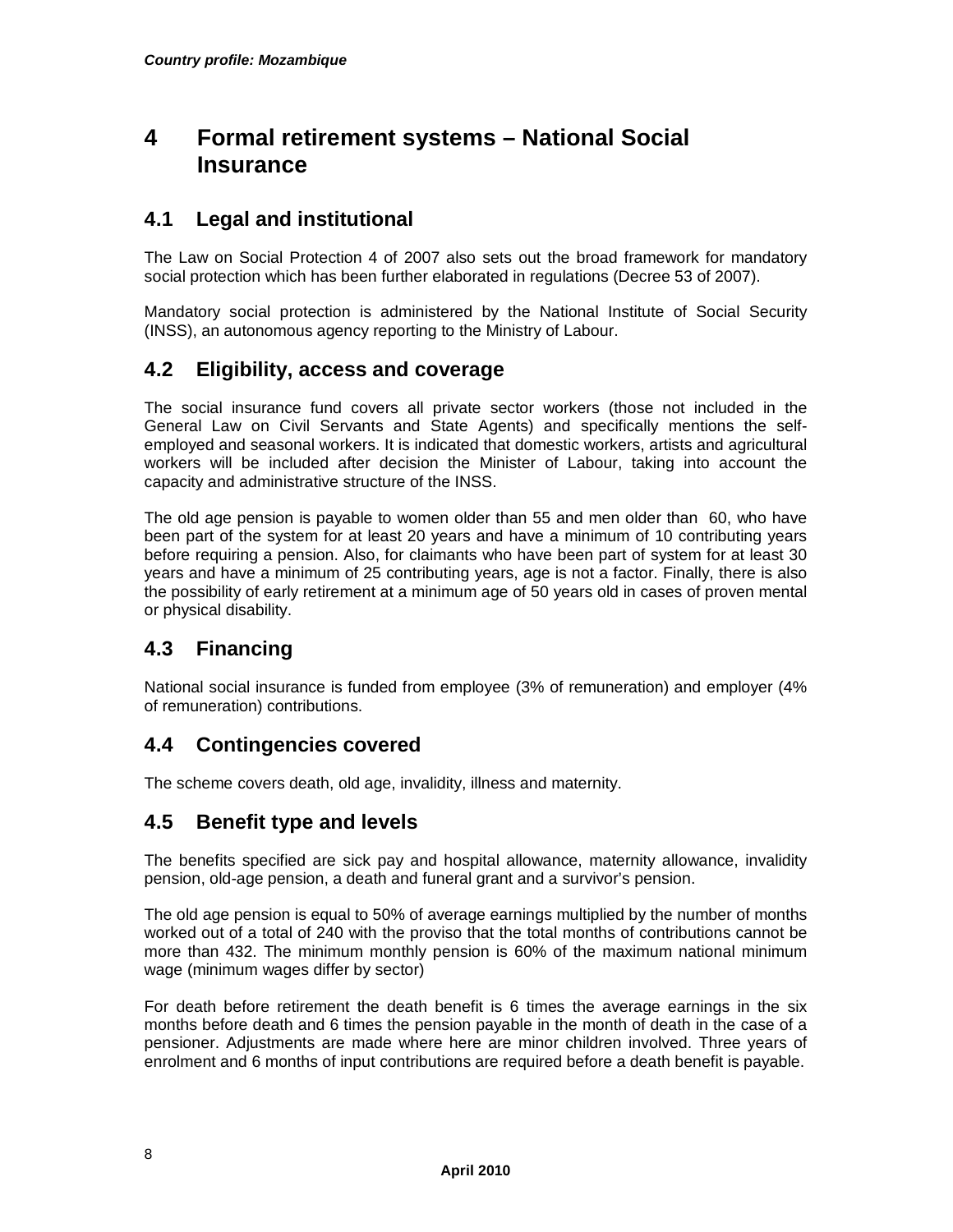For a death benefit there must have been 3 months of enrolment and three months with inputs and the amount is set by the relevant Minister.

The survivor's pension is equal to the old-age pension with 50% payable to the surviving spouse and 50% distributed equally among the children.

#### **4.6 Preservation, withdrawal and protection of rights**

People who cease to work may elect to stay on the system voluntarily.

#### **4.7 Administrative cost**

The Act specifies that reserves will be managed in line with conditions set by the relevant Ministers but according to the principles of "security, efficiency and liquidity". Rules for investment or an investment policy has apparently not been finalised, one of a number of reform proposals that are ongoing.

#### **4.8 Financial and social sustainability**

The financial situation of the INSS is unclear as annual reports have not been released for a number of years and required actuarial reports have been outstanding for some time.

The need for reforms relating to the retirement system was identified some time ago (See, for example, the World Bank's 2003 Financial Sector Assessment Programme). Note was made of the need for an actuarial study, strengthening of systems, development of an investment strategy, drafting of regulations and development of an implementation strategy and most of these included in PARPA II in 2006

Reforms seem still to be lagging with most matters pointed to in 2003 and again raised in 2006 still outstanding (see the Memorandum on Economic and Financial Policies - May 2009; 5th Review of the PSI and in the Government's Memorandum (November 2009, para. 15)). No documents showing progress could be accessed in February 2010, although there was access to beneficiary and contributor numbers.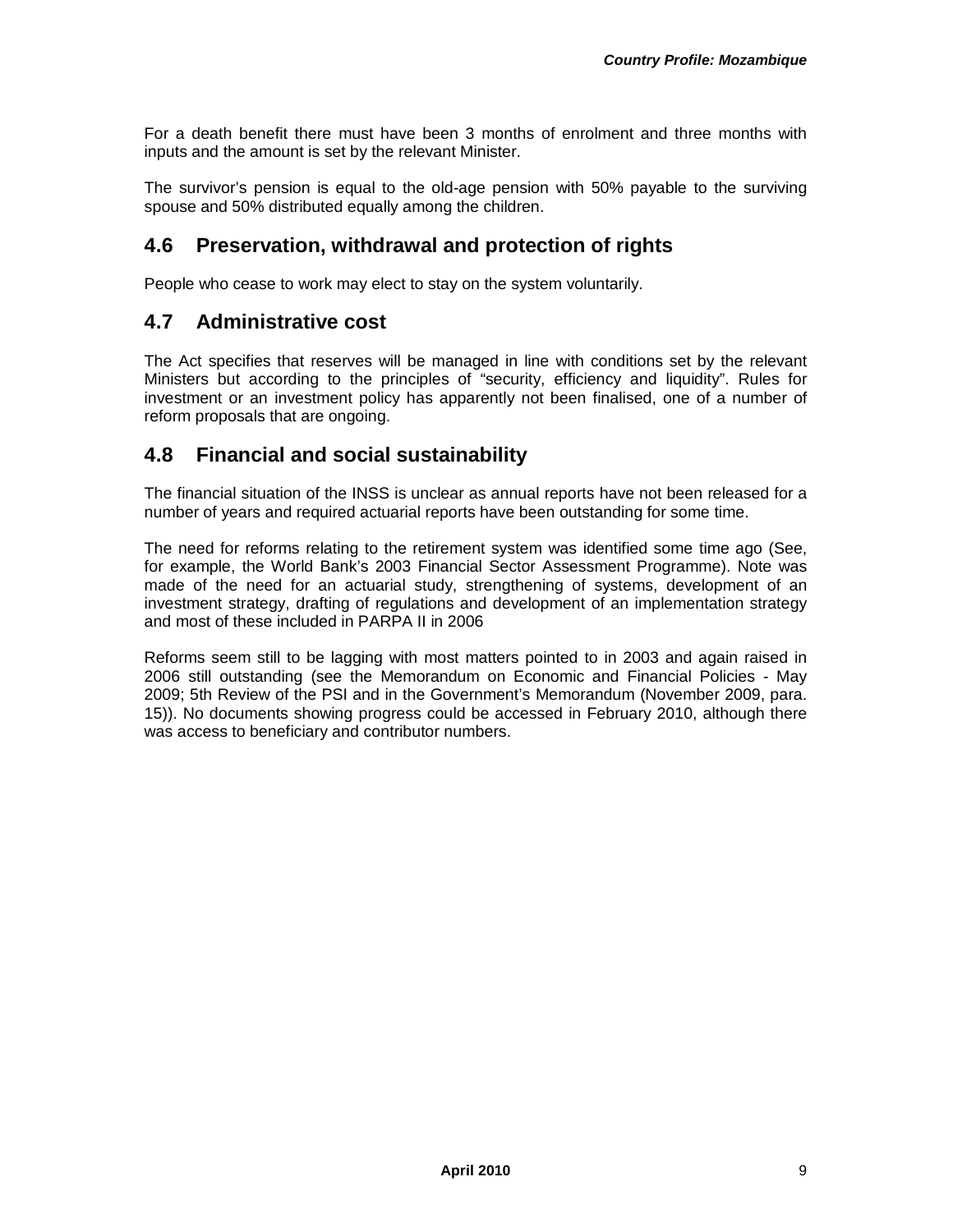# **5 Formal retirement systems – Occupational Schemes for the civil service**

#### **5.1 Legal and institutional**

In 2006 an objective of PARPA II was to "Review the pensions system for government employees". Pension arrangements for civil servants were subsequently formalised under the General Law on Functionaries and Agents of the State (Act 14 of 2009) and regulations subsequently issued (Decree 62 of 2009). The General Law for Civil Servants and State Agents provides the legislative framework for civil service pensions in the country. It is not clear who oversees the scheme, but the Ministry of Finance runs it. (Mozambique 2009a; Mozambique 2009b)

### **5.2 Eligibility, access and coverage**

In order to qualify for normal retirement an individual must have served at least 35 years of civil service or have attained the age of 60 in the event that the individual is male or 55 in the event that the individual is female, with a minimum of 15 years of service. In the event that one is proven to be incapacitated they would have had to have a minimum of 15 years of civil service to qualify for a pension.

The compulsory retirement age is 65 (male) and 60 years (female). It is possible to postpone such retirement under special circumstances. Early retirement seems only to be available in the case of a work accident or illness and with a vesting period of 35 years.

The minimum number years to vesting are 15 years. In the event that an individual has contributed for fewer years, they will have to pay the equivalent contribution of the missing time to complete 15 years.

In interviews in February 2009 it was indicated that in March 2009 103,000 pensioners received benefits. Only 31,000 of those pensioners were former civil servants and 72,000 military pensions. There were 200,000 contributors at that stage.

### **5.3 Financing**

Employee contributions of 7% of remuneration are made for pensions but pensions are paid from general government revenue.

Income from pensions is exempt from Income Tax.

#### **5.4 Contingencies covered**

These are the normal benefits in the case of death, retirement, invalidity and for survivors.

#### **5.5 Benefit type and levels**

The pension equals the remuneration at retirement times the years of service divided by 35. After 35 years pensioners will therefore receive 100% of final salary.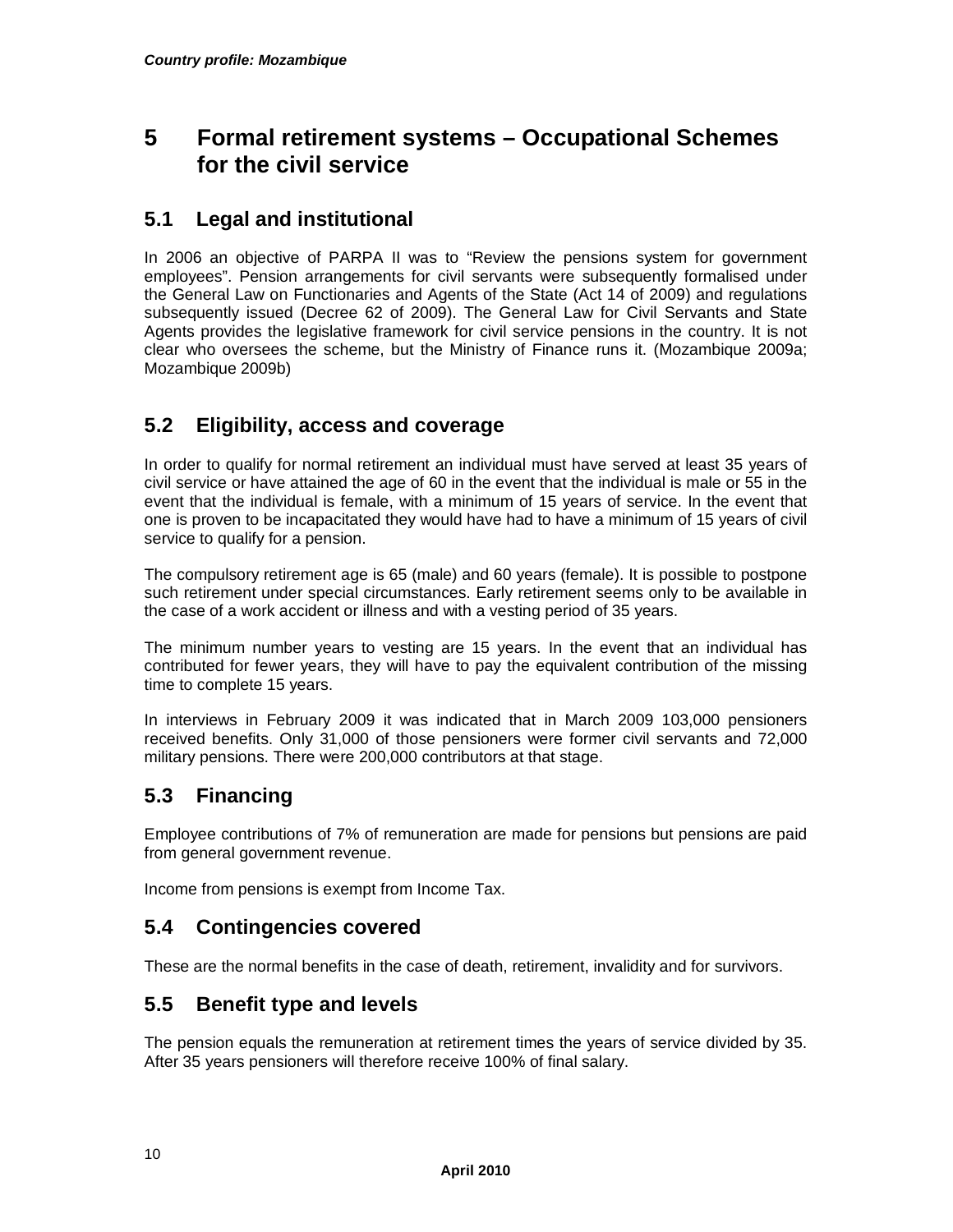### **5.6 Financial and social sustainability**

Given the high level of pension benefits (and special dispensations for certain categories of workers) the civil service pension dispensation holds a high fiscal risk. Its management inhouse in the Department of Finance, albeit by a dedicated section, could also be seen as a risk.

### **5.7 Reform initiatives**

The IMF recorded Government's intention to harmonise its salary policy with its pension arrangements. This would have been partly addressed by the new law and regulations but it is unclear exactly how far this reform has been taken.

Given the significant fiscal risk posed by the civil service pension fund, the Ministry of Finance has put out a tender for technical support to establish a defined contribution fund for civil servants. It is understood that the appointment for such support is pending.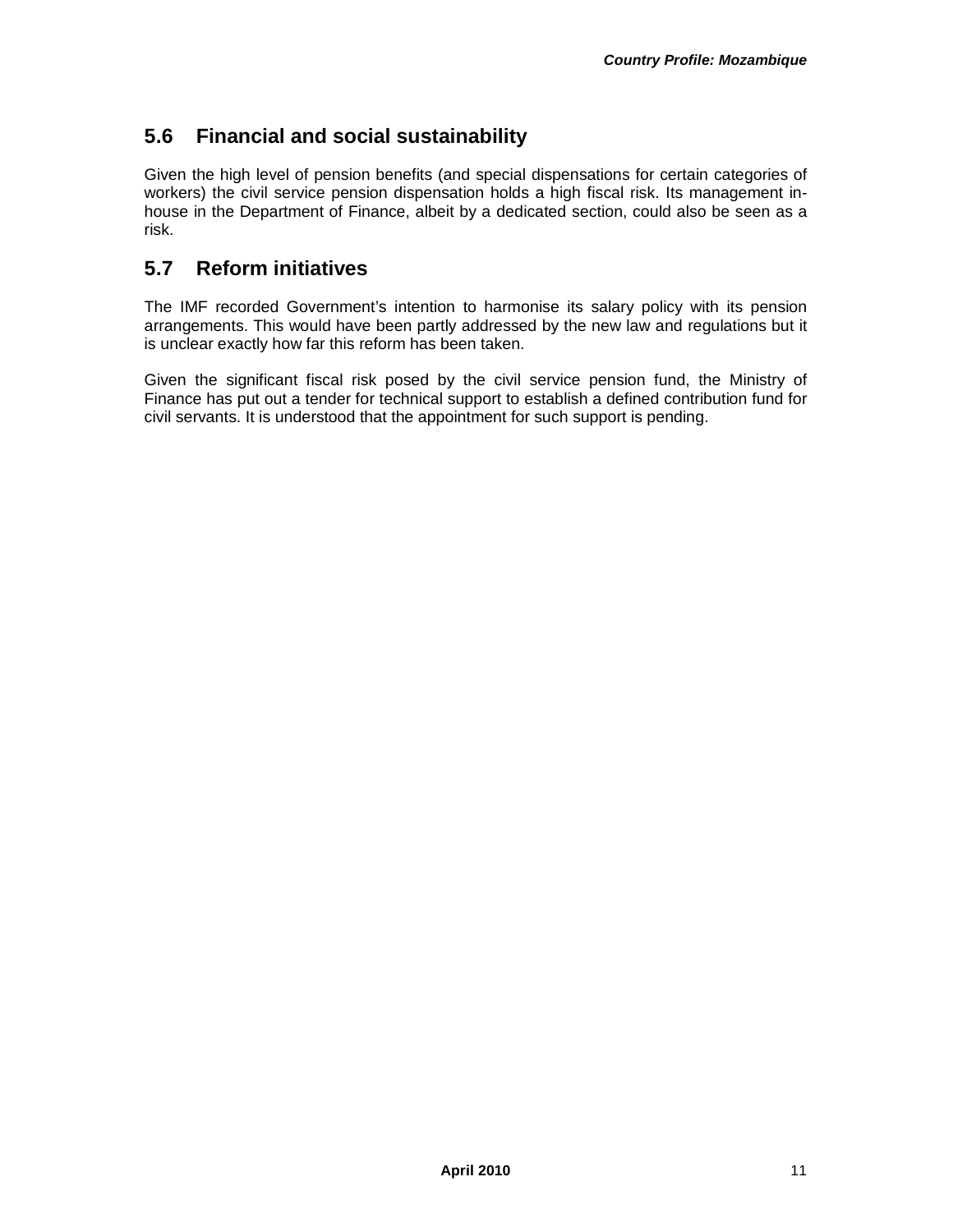# **6 Formal retirement systems – Private occupational and voluntary/private schemes**

The Financial Sector Stability Assessment (IMF, 2009, page 11) states that "The pension sector remains dominated by the obligatory, state-run PAYG system, although there are a few, small private corporate pension funds." Assets held by pension funds are only M 7,248 million out of total financial sector assets of M 94,409,775 million, of which 96% are held by commercial banks. The report notes that "The stock market is still in its infancy. Just thirteen securities are listed in the stock exchange: five treasury bonds (total amount MTN 3 billion) and seven corporate bonds from five companies. Only one company has listed shares. There are no active mutual funds or brokerage houses—brokers in the stock exchange are the biggest banks. Despite efforts to develop the private pension fund industry, its presence in the market is still very limited. Capital controls prevent foreigners from entering the market." (IMF, 2009, page 28). A USAID report also concluded that "The rest of the financial sector, however, is not very dynamic. This includes the insurance sector, leasing companies, the stock and bond exchange, and private pension funds." and the 2009 IMF Financial Sector Stability Assessment "... does not discuss in detail the insurance and pensions sectors. Their size and limited linkages with the core banking sector mean that they are not systemically important at this stage" (Nathan Associates Inc. 2007).

With regard to pension funds and their regulation the IMF (Selected Issues 2007) indicated that: "Nonbank financial institutions (NBFI) were small, non-transparent and subject to limited institutional and regulatory oversight. As such, they could mask sizeable contingent fiscal liabilities. The situation was particularly critical in the insurance and pension sectors, where supervisory capacity was weak and diluted between the Ministry of Finance (insurance) and the state pension scheme, INSS (pensions), which, in turn, had both an administrative and a prudential mandate (page 32)."

The regulatory situation remains unclear. There is no comprehensive pension fund legislation and the Law on Social Protection only provides for "Supplementary Social Security" in the broadest terms. The Law provides for the licensing of "institutions for complementary social security" by the Minister of Finance after consultation with the Minister of Labour. It is explicitly stated that taking out supplementary pensions cannot replace mandatory social insurance. While the Minister of Finance has responsibility for licensing there is no regulatory capacity.

The Bank of Mozambique has established a separate pension fund for its employees, and explicit responsibility for managing this fund is given to the Bank in the Law on Social Security. In the Bank's financial statements its auditors declared that "in accordance with the last actuarial study carried out with reference to 31 December 2006, the responsibility of the Bank with regard to employee retirement pensions was estimated at 4,095,753 thousands of Meticais, for which a separate fund was constituted, valued at approximately 3.720.053 thousands of Meticais as at 31 December 2007. The lack of an updated actuarial study carried out with reference to 31 December 2007, does not allow us to evaluate the impact on the uncovered funding responsibility arising from possible changes to the employee retirement pension plan." (Mozambique 2007)

The private occupational and voluntary pension environment therefore requires significant policy development and work on establishing regulatory capacity. Concerns have been raised about the performance of the financial sector. Among other actions, the financial sector reform programme was intended to develop pension funds legislation (together with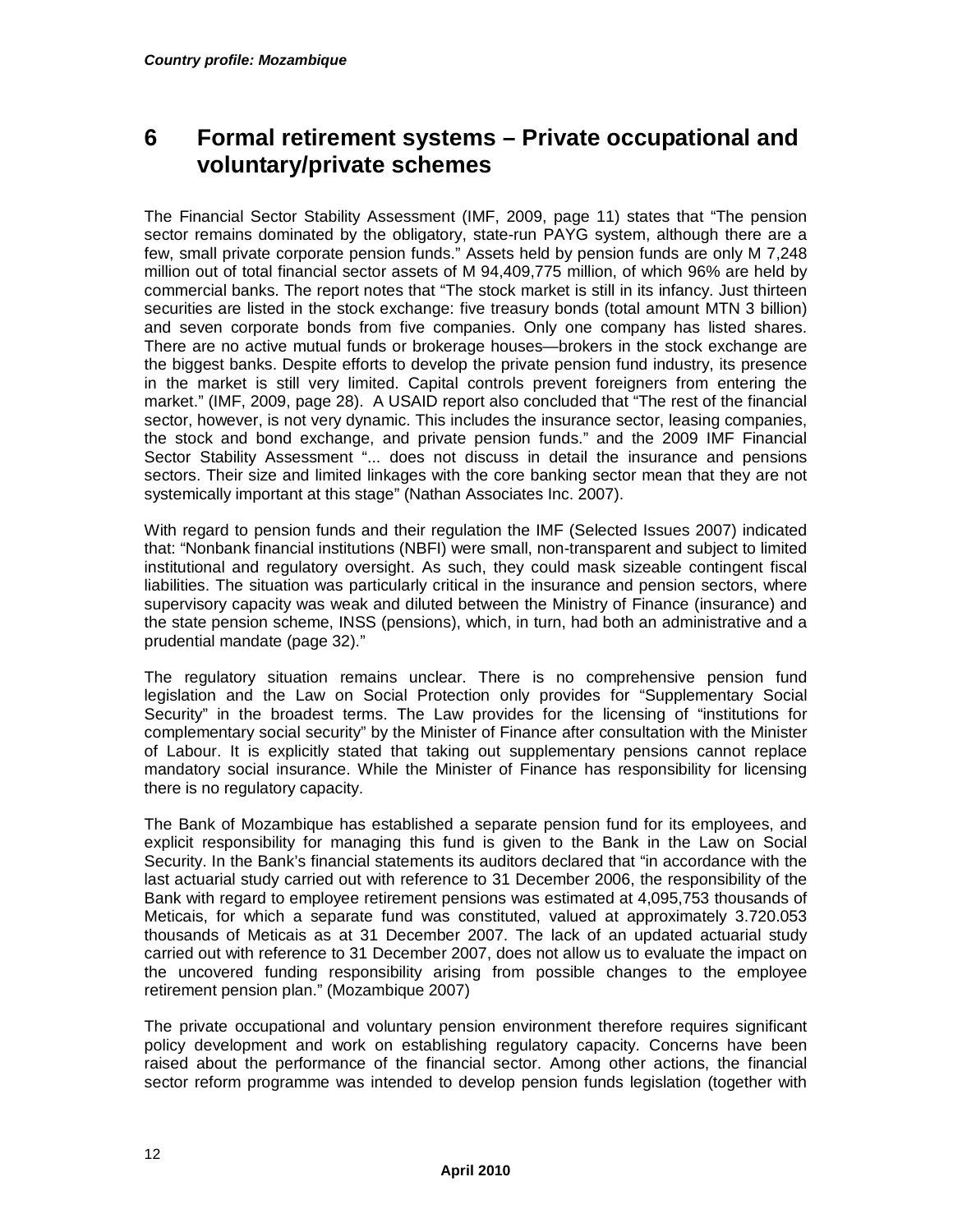regulations) and strengthen the performance of the INSS with the outcome that the number of registered participants would reach 90% and the number of active contributors would reach 60% by 2010 (page 49). However, implementation of the agreed reform package has been slow, as indicated by the outstanding Key Recommendations (IMF, Financial Sector Stability Assessment, 2009, page 8):

| <b>Pensions and Insurance</b>                                                                 |             |  |  |
|-----------------------------------------------------------------------------------------------|-------------|--|--|
| Improve INSS governance through introduction of an IT system, publication of financial        | Short term  |  |  |
| statements, and assessment of the value of investment portfolio                               |             |  |  |
| Publish outstanding regulations for all pension providers                                     |             |  |  |
| Test adequacy of financial resources, shareholders, and business plans of insurance companies |             |  |  |
| Conduct actuarial study of INSS to determine whether parametric changes are necessary         | Medium term |  |  |
| Adopt an explicit investment policy for INSS                                                  |             |  |  |
| Subject INSS and other pension providers to independent supervision                           |             |  |  |
| Improve frequency and coverage of data collected by IGS                                       |             |  |  |

While this is a challenging area the USAID report on Financial Sector Constraints on Private Sector Development, USAID (2007) rightly concluded that: "… investment financing cannot be separated from the mobilization of long-term sources of saving. The most promising vehicle for this purpose is a thorough reform of the pension system."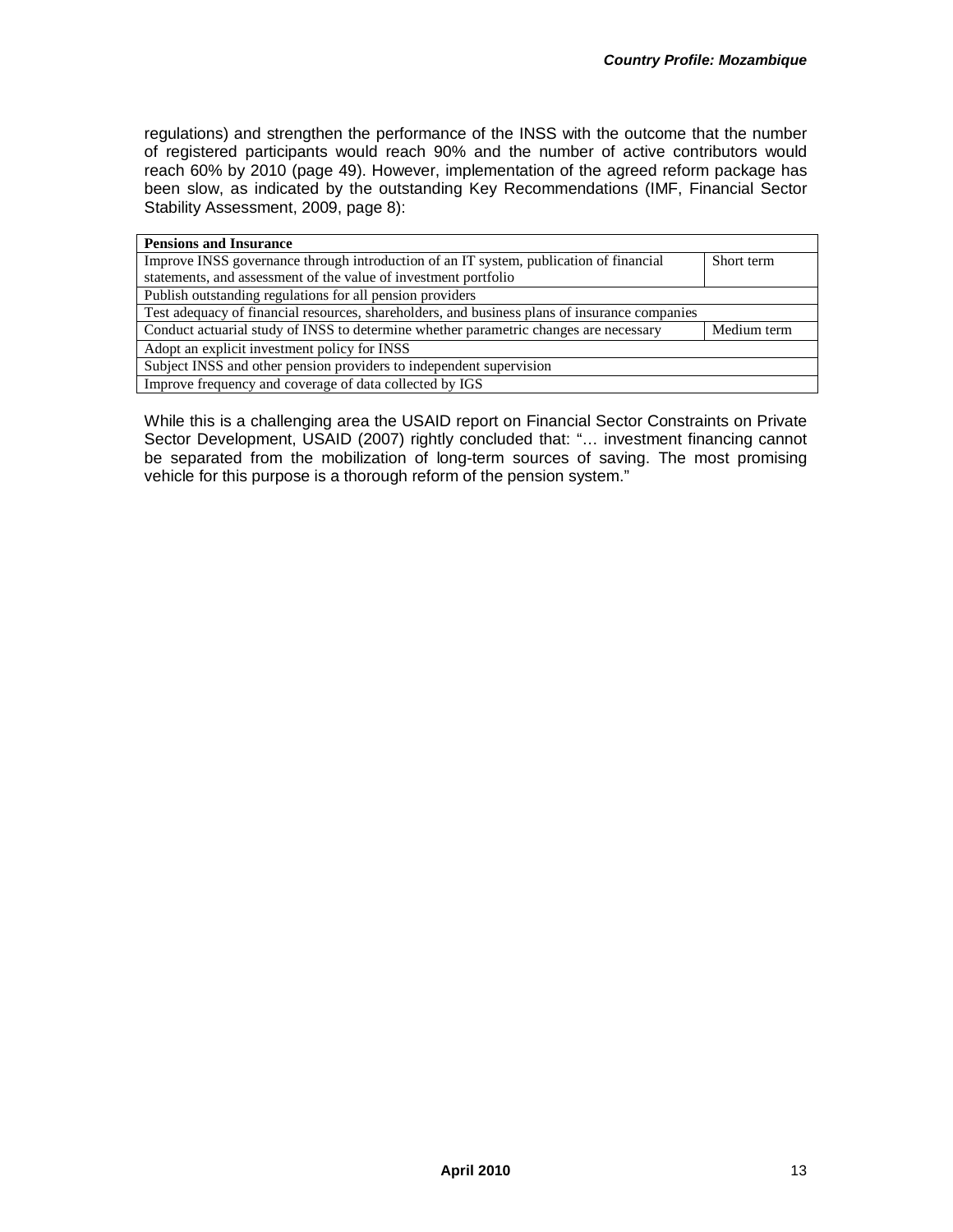# **7 Informal retirement systems – Asset accumulation**

A major form of asset accumulation is through housing. Formal housing in Maputo generates a substantial monthly rental income and is therefore an attractive asset for the elderly, especially if they are willing to live in a rural area.

 A recent report pointed out that in Mozambique, "The overwhelming majority of households organise the building of their own houses, sometimes hiring craftsmen to assist them. Typically, households build incrementally, as and when they have resources available and taking several years to build a small basic house. In rural areas, families build on land held under customary rights, generally using materials obtained nearby at practically no cost. In urban areas, however, households must pay to acquire land and building materials. Thus housing finance is a largely urban issue at present, but in future the rural population will also expect and demand better housing conditions." (Allen and Johnsen 2008)

The report further points out that: "The size of the housing finance market in Mozambique is negligible. As at March 2008, housing loans accounted for only 3.8 percent of overall bank credit and represented less than 1 percent of gross domestic product (GDP) (Banco de Moçambique, 2008). Overall, the number of mortgage and construction loans granted is small, at about 50 per month, mostly mortgages for existing houses. This essentially reflects the lack of demand, because few people can meet the stringent conditions and few properties are on market." (Allen and Johnsen 2008)

In order for housing to become a more important asset for the elderly attention will therefore have to be on land rights and development of the housing finance market. With regard to the first – which refer to use rights because land is "owned exclusively by the state" - a recent USAID report has concluded that "The land law itself does not require changes, but rules for authorization of property transfers should be clarified and simplified, and use rights should be more freely usable as collateral. (Nathan Associates Inc. 2007). They also refer to the "lack of an effective property registry system".

With regard to housing finance the recent report for the World Bank pointed to the need for more research to analyze housing supply and demand before recommendations on land and housing policies, the titling and registration system, the quality of the rental market and improving access to finance could be finalised (Allen and Johnsen 2008).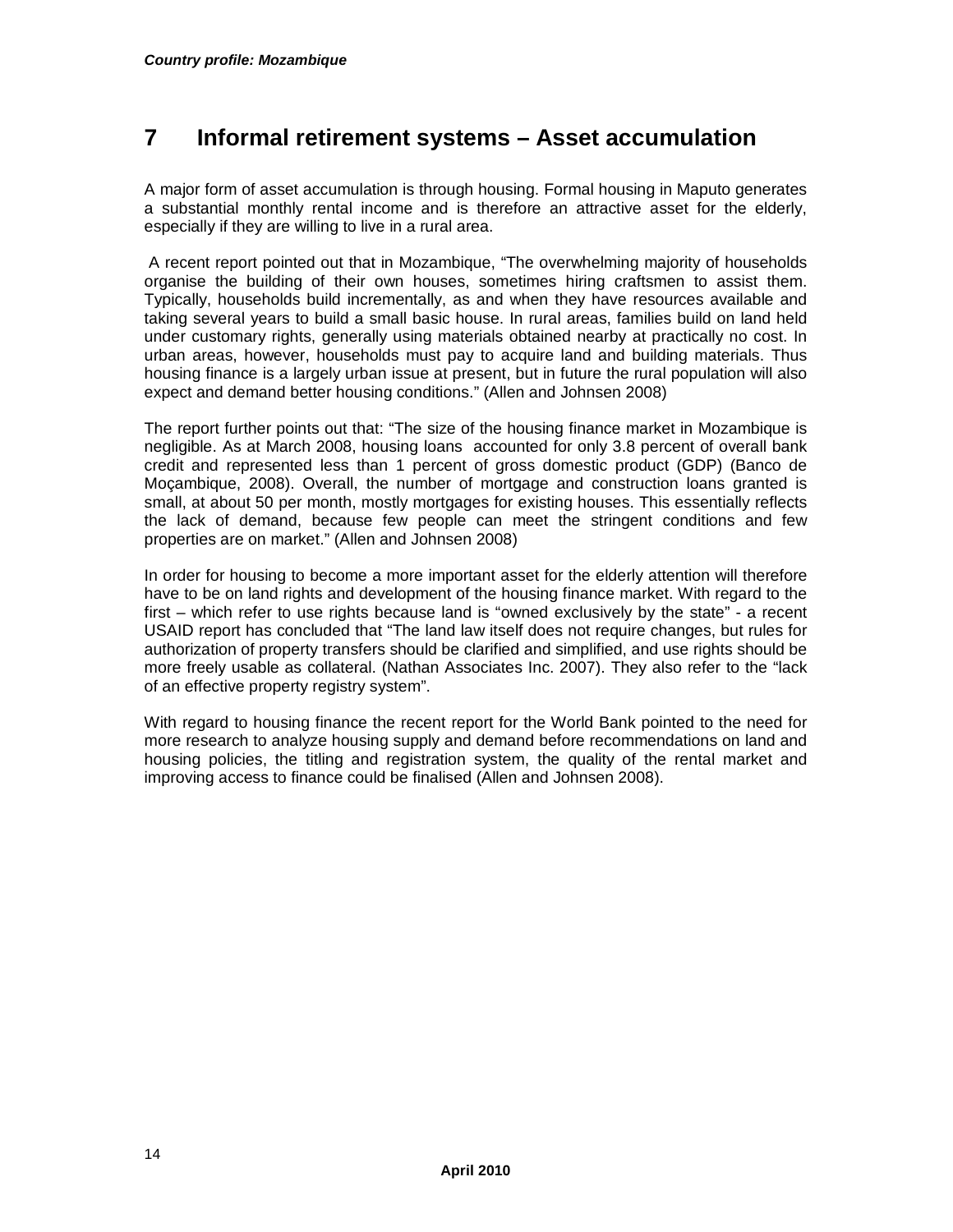## **References/Bibliography**

- AllAfrica.Com (2010), 'Mozambique: Strategy for Social Protection', Allafrica.com <http://allafrica.com/stories/200904240892.html>, accessed 15 March 2010.
- Allen, Charlotte and Johnsen, Vibe (2008), 'Overview of the housing finance sector in Mozambique', Access to Housing Finance in Africa: Exploring the Issues No 7 (Massala Consult).
- Bank of Mozambique, 'Annual Report 2007', http://www.bancomoc.mz/documents/DOI/ RApart1\_ing.pdf
- Brück, Tilman and Broeck, Katleen van den (2006), 'Growth, Employment and Poverty in Mozambique', Issues in Employment and Poverty Discussion Paper (21; Geneve: International Labour Office).
- Hanlon, Joseph (2007), 'Is Poverty Decreasing in Mozambique? ', Inaugural Conference of the Instituto de Estudos Sociais e Económicos (IESE) (Maputo).
- HelpAge International (2005), 'AIDS: the frontline Supporting older carers of people living with HIV/AIDS and Orphaned Children in Mozambique, South Africa and Sudan ', (HelpAge).
- IDA (2009), 'IDA at Work Mozambique: From Post-Conflict Recovery to High Growth', IDA Brief.
- International Monetary Fund (2005), 'Republic of Mozambique: Selected Issues and Statistical Appendix', IMF Country Report
- --- (2007), 'Republic of Mozambique: Selected Issues', IMF Country Report (No. 07/258; Washington DC: IMF).
- --- (2009a), 'Republic of Mozambique: Poverty Reduction Strategy Paper— Annual Progress Report—Review of the Economic and Social Plan for 2007', (IMF Country Report No. 09/116; Washington D.C.: IMF).
- --- (2009b), 'Republic of Mozambique: Financial Sector Assessment program––Financial System Stability Assessment', IMF Country Report (No. 10/12 Washington, D.C: IMF).
- Mozambique (2006), 'Action Plan for the Reduction of Absolute Poverty 2006-2009', (Maputo: Republic of Mozambique).
- --- (2007a), 'Law on Social Protection, 4 of 2007', (Maputo: Government of Mozambique).
- --- (2007b), 'Regulamento da Seguaranca Social Obrigatoria (Regulations relating to Compulsory Social Security), Decree 53 of 2007', (Maputo: Government of Maputo).
- --- (2009a), 'Estatuto Geral dos Funcionaris Funcionários e Agentes do Estado (General Statue on Civil Servants and Agents of the State), 14 of 2009', (Maputo: Government of Mozambique).